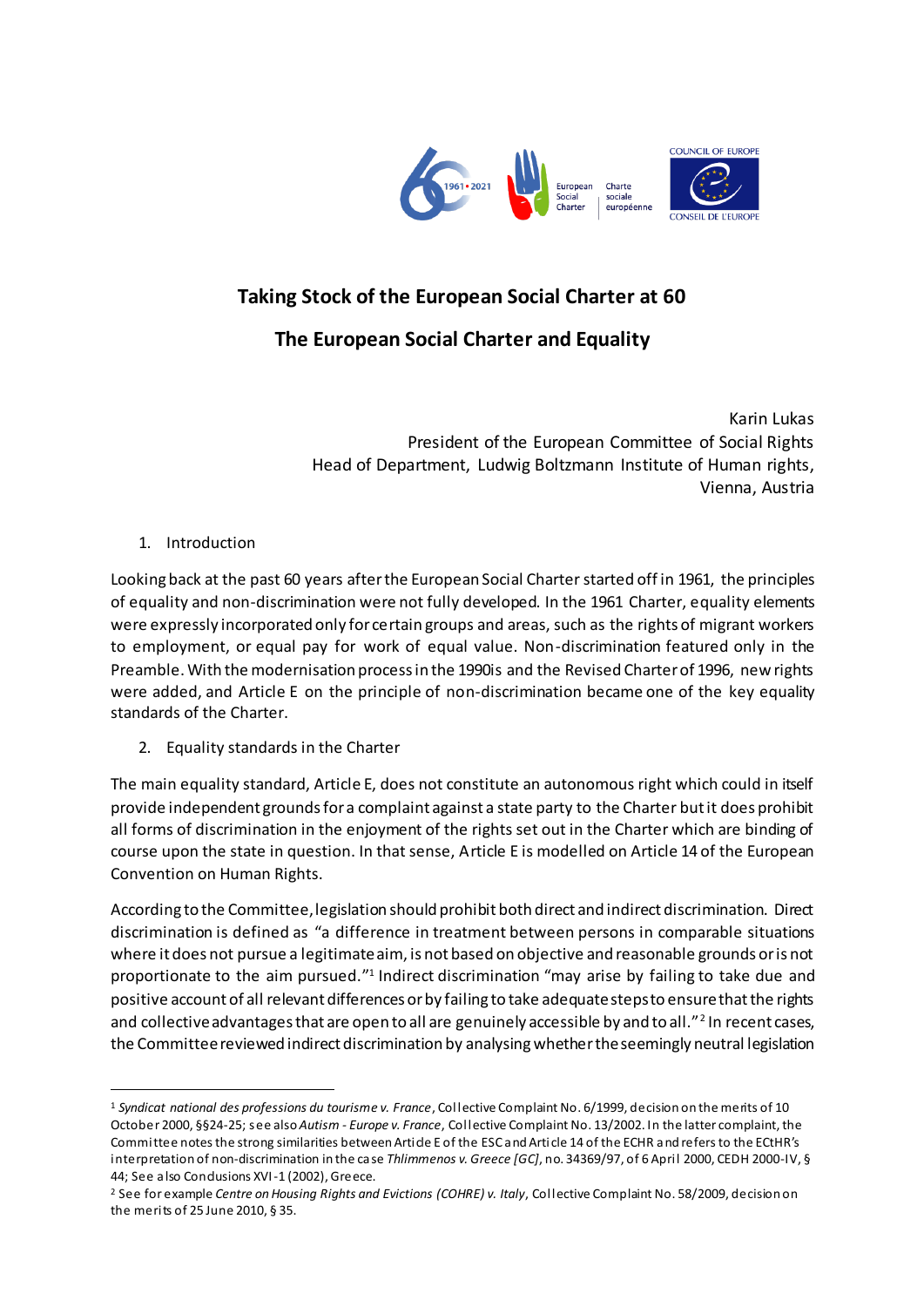in question disproportionately and unjustifiably affected a particular group of persons.<sup>3</sup> This is similar to the assessment applied by courts such as the ECtHR and the CJEU. Article E in conjunction with many rights of the Charter, such as the right to health, housing and social security, has generated rich case law of the Committee, as expressed in many decisions on collective complaints.

Besides the principle of non-discrimination expressed in Article E, there are also specific Charter rights that encompass the principle of equality.

#### *Article 1(2) on the right of the worker to earn his or her living in an occupation freely entered upon*

Given the wording and drafting history of Article 1(2), this provision focuses on the prevention and elimination of unfree labour. In the course of time, however, the Committee has developed extensive case law to broaden the scope of this provision to include various situations regarding rights to and at work, and of non-discrimination in the workplace.<sup>4</sup>

## *Article 15 on the right of persons with disabilities to independence, social integration and participation in the life of the community*

Article 15 sets out equal citizenship for persons with disabilities. Here, the Committee emphasizes that equality of treatment must exist in law and practice, also between disabled persons who are foreigners and disabled persons who are nationals of the state concerned. <sup>5</sup> Article 15 has led to a number of nonconformities by the States Parties that have ratified it, showing the gap between commitment and realisation of 'equal citizenship' for persons with disabilities in the Council of Europe states.

#### *Article 17 on the rights of children and young persons to social, legal and economic protection*

In view of the broad scope of Article. 17, the Committee has developed extensive case law on this article. It considers, inter alia, the following aspects: the situation of children in poverty; the right to education. Quite a number of violations of the Charter relate to the discrimination of children with disabilities in education. The Committee was also concerned by the increase of child poverty, and the treatment of children who are irregular migrants, whether accompanied or not, and asylum-seeking children, in particular their access to appropriate and safe accommodation. <sup>6</sup>

## *Article 19 on the rights of migrant workers and their families to protection and assistance*

This article sets out the obligation of states to treat migrant workers not less favourable than their own nationals in respect of matters such as remuneration, trade union rights, accommodation, and legal proceedings. Although it is one of the so-called 'hard core' provisions<sup>7</sup> of the Charter, only a few States Parties have accepted all of the 12 provisions of Article 19. Some of its provisions continue to be among the most difficult ones to adhere to, and the Committee has found many non-conformities because of undue restrictions on the rights of migrant workers and their families.

 $\overline{a}$ 

<sup>3</sup> See for example *Associazione sindacale « La Voce dei Giusti » v. Italy*, complaint no. 105/2014, decision on the merits of 14 October 16, §§ 63-81, [<https://hudoc.esc.coe.int/eng/#{%22ESCDcIdentifier%22:\[%22cc-105-2014-dmerits-en%22\]}](https://hudoc.esc.coe.int/eng/#{%22ESCDcIdentifier%22:[%22cc-105-2014-dmerits-en%22]})>, (20 January 2019). The Committee analysed whether there was a comparator group, whether disproportionate impact on the allegedly discriminated group was given, and whether the unequal treatment between the allegedly discriminated group and the comparator group was objectively justified.

<sup>4</sup> Eduardo Ales, 'Article 1 RESC: The Right to Work', in: Eduardo Ales/Mark Bell/Olaf Deinert/Sophie Robin-Olivier,

International and European Labour Law (C.H. Beck/Nomos/Hart 2018), 254.

<sup>5</sup> Conclusions XIV-2 (1998), Statement of Interpretation on Article 15.

<sup>6</sup> ECSR (2020), Conclusions 2019, Press Briefing Elements, p. 3.

<sup>7</sup> According to Article A of the 1961 Charter, each state party must accept so-called 'core articles' which are Articles 1, 5, 6, 12, 13, 16 and 19. In the corresponding provision of the Revised Charter the core articles are 1, 5, 6, 7, 12, 13, 16, 19 and 20.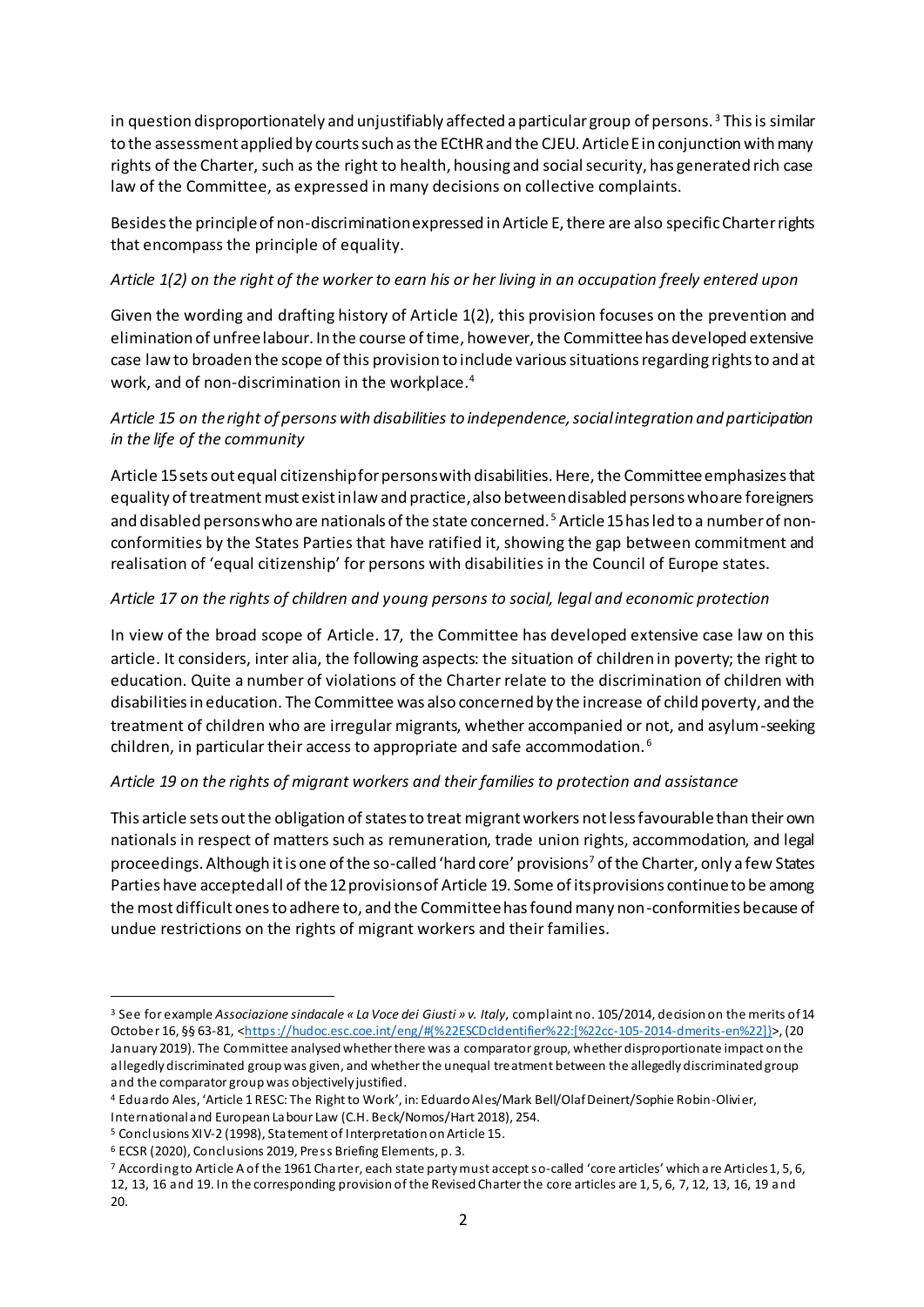#### *Article 20 on the right to equal opportunities and equal treatment in matters of employment and occupation without discrimination on the grounds of sex*

Article 20 delineates four broad areas of intervention where equality needs to be achieved: access to employment, protection against dismissal; vocational guidance and training; working conditions, including remuneration; and career development, including promotion. In interpreting Article 20, the Committee also requires States Parties to take substantive and concrete positive measures to promote equality of opportunity for female workers and to eliminate structural inequalities.<sup>8</sup> As part of this positive obligation, regarded as central to the requirements of Article 20, the Committee has concluded that national legislation prohibiting the adoption of positive action measures will be in breach of Article 20. 9

#### *Article 23 on the rights of older persons to social, legal and economic protection*

Article 23 was the first such right in a human rights treaty. It is an elaborate article that deals with social services and benefits for elderly persons, infrastructure, and autonomy rights. This article is very broad and captures the rights of elderly persons in various domains, such as adequate resources, independence, adequate housing, health care and appropriate support while respecting their autonomy and privacy.

## *Article 27 on the right of workers with family responsibilities to equal opportunities and equal treatment*

The purpose of this article is to prevent family obligations from restricting access to the labour market, exercise of an occupation and career advancement.<sup>10</sup> In particular, courts or other competent bodies should have the mandate to order reinstatement of an employee unlawfully dismissed<sup>11</sup> and/or to award adequate compensation.<sup>12</sup>

These are, in broad strokes, the equality elements of the Charter. But what about their realisation in practice?

3. Implementation of Equality standards in the Charter

The Committee developed its interpretative approach to substantive equality in the course of time. One of the key principles of interpretation is the view that the Charter is a 'living instrument'. The Charter standards should be applied in present-day situations and be interpreted in view of actual or emerging human rights issues.<sup>13</sup> Another related principle is the application of the Charter 'in law and practice'.<sup>14</sup>

Let me illustrate this with two cases:

a. Collective Complaint No. 109/2014, *Mental Disability Advocacy Centre (MDAC) v. Belgium<sup>15</sup>*

 $\overline{a}$ 

<sup>8</sup> See e.g., Conclusions XVII-2, Greece, Article 1 of the Additional Protocol, pp. 338-341; Conclusions XVII-2, Netherlands (Antilles and Aruba), Article 1 of the Additional Protocol.

<sup>9</sup> Conclusions XIII-5, Statement of Interpretation on Article 1 of the Additional Protocol.

<sup>10</sup> ECSR, Conclusions 2003, Statement of Interpretation on Article 27§3.

<sup>11</sup> ECSR, Conclusions 2007, Finland.

<sup>12</sup> ECSR, Conclusions 2005, Estonia.

<sup>13</sup> See, *e.g.*, ESCR, *Autism-Europe v. France*, Collective Complaints No. 13/2002, Decision of 4 November 2003; *Transgender Europe and ILGA-Europe v. The Czech Republic*, Collective Complaint No. 117/2015, Decision of 15 May 2018.

<sup>14</sup> ESCR, *FEANTSA v. France*, Collective Complaint No. 39/2006, Decision of 5 December 2007.

<sup>15</sup> Mental Disability Advocacy Centre (MDAC) has undergone a change in the name, and it is now called Validity Foundation.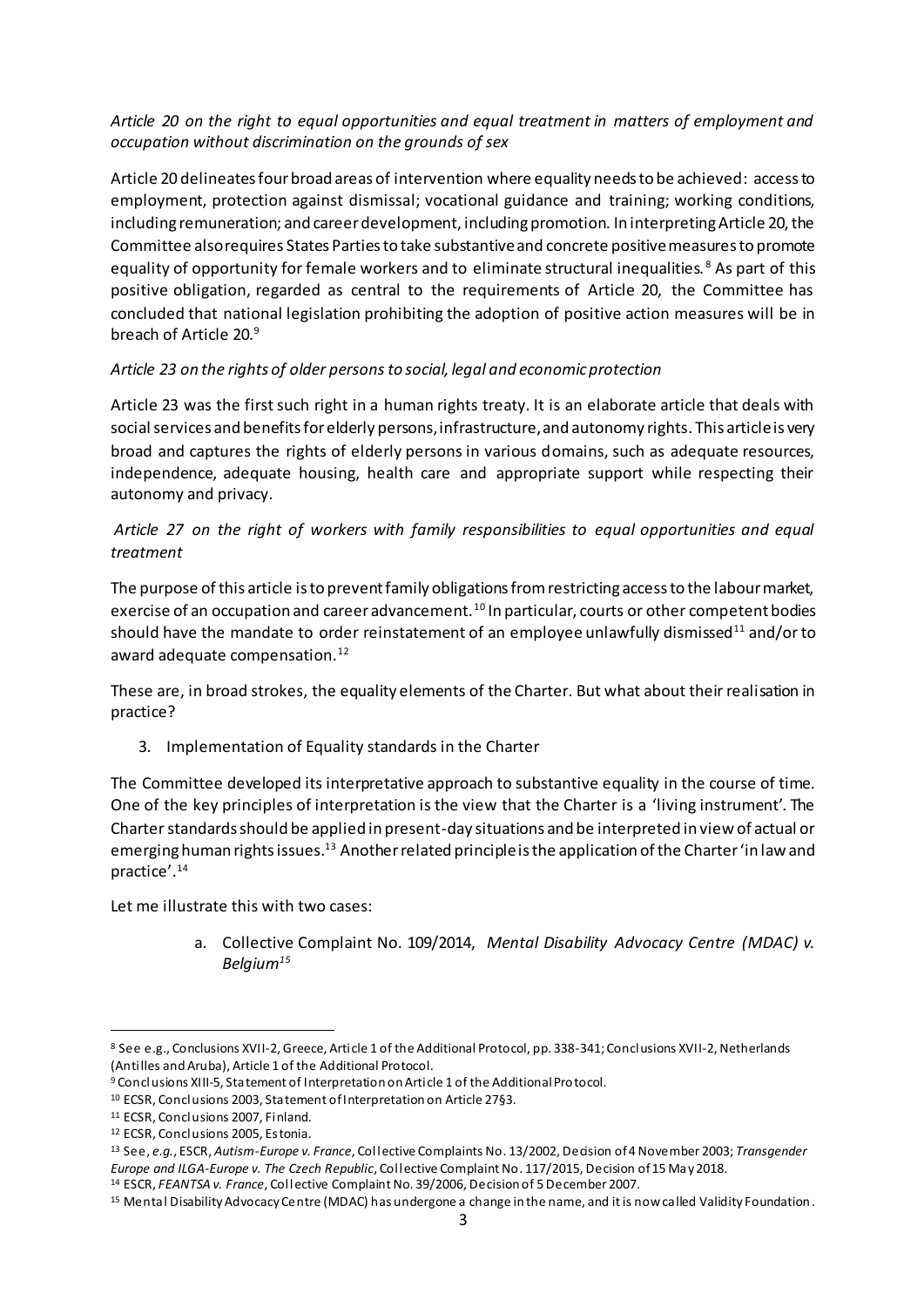MDAC alleged that the Flemish Community of Belgium denies access to mainstream education to disabled children, in particular to children with intellectual disabilities and fails to provide the necessary assistance to ensure such inclusion, in violation of Articles 15, 17 and Article E.

Referring to previous case law, the Committee noted that Article 15 of the Charter does not leave States Parties a wide margin of appreciation when it comes to choosing the type of school in which they will promote independence, integration and participation of children with disabilities, this, in view of the Committee, must be a mainstream school.<sup>16</sup> However, the percentage of disabled children attending special schools in the Flemish Community was high: 85% according to the complainant organisation and 75% according to the Government. The Committee also noted that according to MDAC, 1 000 children with disabilities were exempt from compulsory schooling and did not receive any education at all. The Government stated that a much smaller number of school aged children are unable to attend education because of their impairments and therefore had received an exemption from compulsory schooling. However, the Committee found that the Government failed to support its statement by an objective and reasonable justification. <sup>17</sup> Further, the Government provided no information as to how it planned to ensure the right to inclusive education for children with intellectual disabilities or those children who cannot follow the core curriculum due to their disability. $^{18}$ 

Regarding a right to remedy against the refusal to admit children with disabilities to mainstream schools, the Committee noted that although a legal procedure is possible under the Anti-Discrimination Act, it is rarely used as parents are not aware that this remedy is open to them. The mere existence of a possible remedy does not suffice when it is not used in practice, as this would not be an "effective" remedy.<sup>19</sup>

b. UWE Decisions

The Committee took recent decisions in a range of equal pay complaints initiated in 2016 by the NGO 'University Women Europe' (hereafter 'UWE') against all European countries that have accepted the collective complaints procedure. In Complaints No. 124-138/2016, *University Women Europe (UWE) v. Belgium, Bulgaria, Croatia, Cyprus, Czech Republic, Finland, France, Greece, Ireland, Italy, the Netherlands, Norway, Portugal, Slovenia and Sweden*, <sup>20</sup> UWE alleged that the gender pay gap and the under-representation of women in decision-making positions within private companies had not been effectively reduced/eliminated in all countries. These cases allowed the Committee to further develop its gender equality jurisprudence, and apply it to a range of different national situations.

Thus, on the equal pay issue, the Committee assessed the scope of the positive obligations of State Parties, these obligations include:

- recognition in legislation of the right to equal pay for equal work or work of equal value;
- ensuring access to effective remedies when the right to equal pay has not been guaranteed;
- ensuring pay transparency and enabling job comparisons;
- maintaining effective equality bodies and other relevant institutions;
- collection of reliable and standardised data with a view to measuring the gender pay gap;

 $\overline{a}$ <sup>16</sup> ECSR, *Mental Disability Advocacy Centre (MDAC) v. Belgium,* Collective Complaint No. 109/2014, Decision on the merits of 29 March 2018, § 61.

<sup>17</sup> *Ibid.*, § 68.

<sup>18</sup> *Ibid.*, § 76.

<sup>19</sup> *Ibid.*, § 85.

<sup>20</sup> Decisions on the merits of 5 and 6 December 2019.